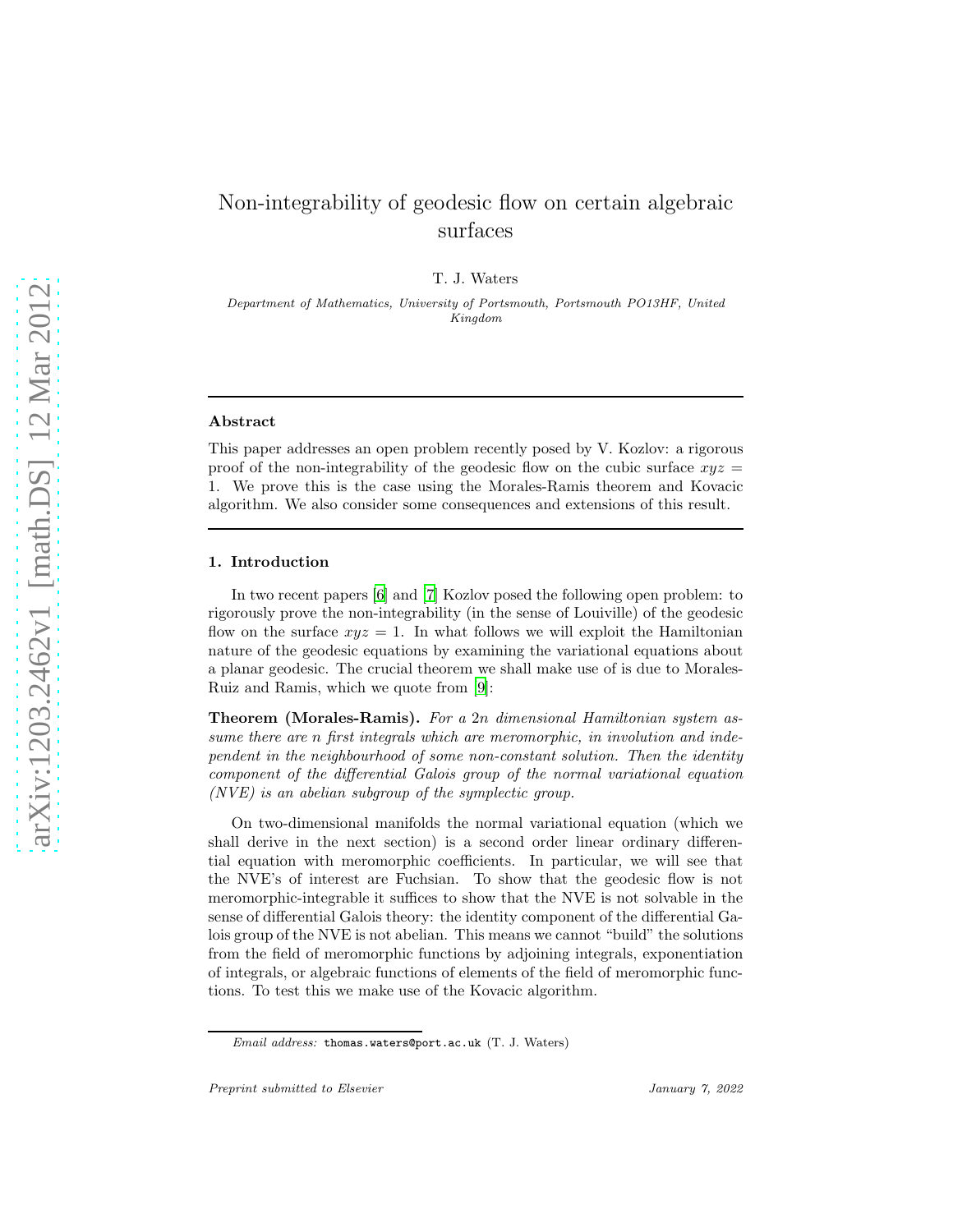Before we state the Kovacic algorithm we note that this algorithm is very robust and can treat any second order linear ODE with rational coefficients, however in the present work we will only need a very limited portion of the algorithm. Thus to save space we will present a much abbreviated version and refer the reader to the original article of Kovacic [\[5\]](#page-7-0) and the reduced version appropriate for Fuchsian ODE's in Churchill and Rod [\[4\]](#page-7-1), whose notation we will follow most closely below.

Consider a linear ode of the following form

<span id="page-1-0"></span>
$$
\frac{d^2\xi}{dy^2} = \xi'' = r(y)\xi, \quad r(y) \in \mathbb{C}(y). \tag{1}
$$

If the equation is Fuchsian, that is it admits only regular singular points, then we can decompose  $r(y)$  as

$$
r(y) = \sum_{j=1}^{k} \frac{\beta_j}{(y - a_j)^2} + \sum_{j=1}^{k} \frac{\delta_j}{y - a_j},
$$

where k is the number of finite regular singular points at locations  $y = a_j$ . When  $\sum \delta_j = 0$  then  $y = \infty$  is also a regular singular point, with  $\beta_{\infty} = \sum (\beta_j + \delta_j a_j)$ . The indicial exponents are

$$
\tau_j^{\pm} = \frac{1}{2} \left( 1 \pm \sqrt{1 + 4\beta_j} \right), \quad \tau_{\infty}^{\pm} = \frac{1}{2} \left( 1 \pm \sqrt{1 + 4\beta_{\infty}} \right)
$$

at  $y = a_j$  and  $y = \infty$  respectively.

Kovacic proved in [\[5](#page-7-0)] that there are only 4 possible cases for the differential Galois group of [\(1\)](#page-1-0). We will see in Section 3 that we can rule out two of these cases immediately (cases I and  $III$ ), and as such we will present only necessary conditions for these cases.

**Theorem (Kovacic).** Let  $\mathcal G$  be the differential Galois group associated with [\(1\)](#page-1-0), and note  $\mathcal{G} \subset SL(2,\mathbb{C})$ . Then only one of four cases can hold:

(I)  $\mathcal G$  is triangulisable (or reducible). A necessary condition for this case to hold is that, defining the 'modified exponents'  $\alpha^{\pm}$  as

$$
\alpha_j^{\pm} = \tau_j^{\pm} \text{ if } \beta_j \neq 0; \quad \alpha_j^{\pm} = 1 \text{ if } \beta_j = 0 \text{ and } \delta_j \neq 0; \quad \alpha_j^{\pm} = 0 \text{ if } \beta_j = \delta_j = 0,
$$
  

$$
\alpha_{\infty}^{\pm} = \tau_{\infty}^{\pm} \text{ if } \beta_{\infty} \neq 0; \quad \alpha_{\infty}^{+} = 1, \alpha_{\infty}^{-} = 0 \text{ if } \beta_{\infty} = 0,
$$

there is some combination

$$
d = \alpha_{\infty}^{\pm} - \sum_{j=1}^{k} \alpha_j^{\pm} \in \mathbb{N}_0 = 0, 1, 2, 3, \dots
$$

(II)  $\mathcal G$  is conjugate to a subgroup of the 'DP' group, in the terminology of Churchill and Rod. A necessary and sufficient condition for this case to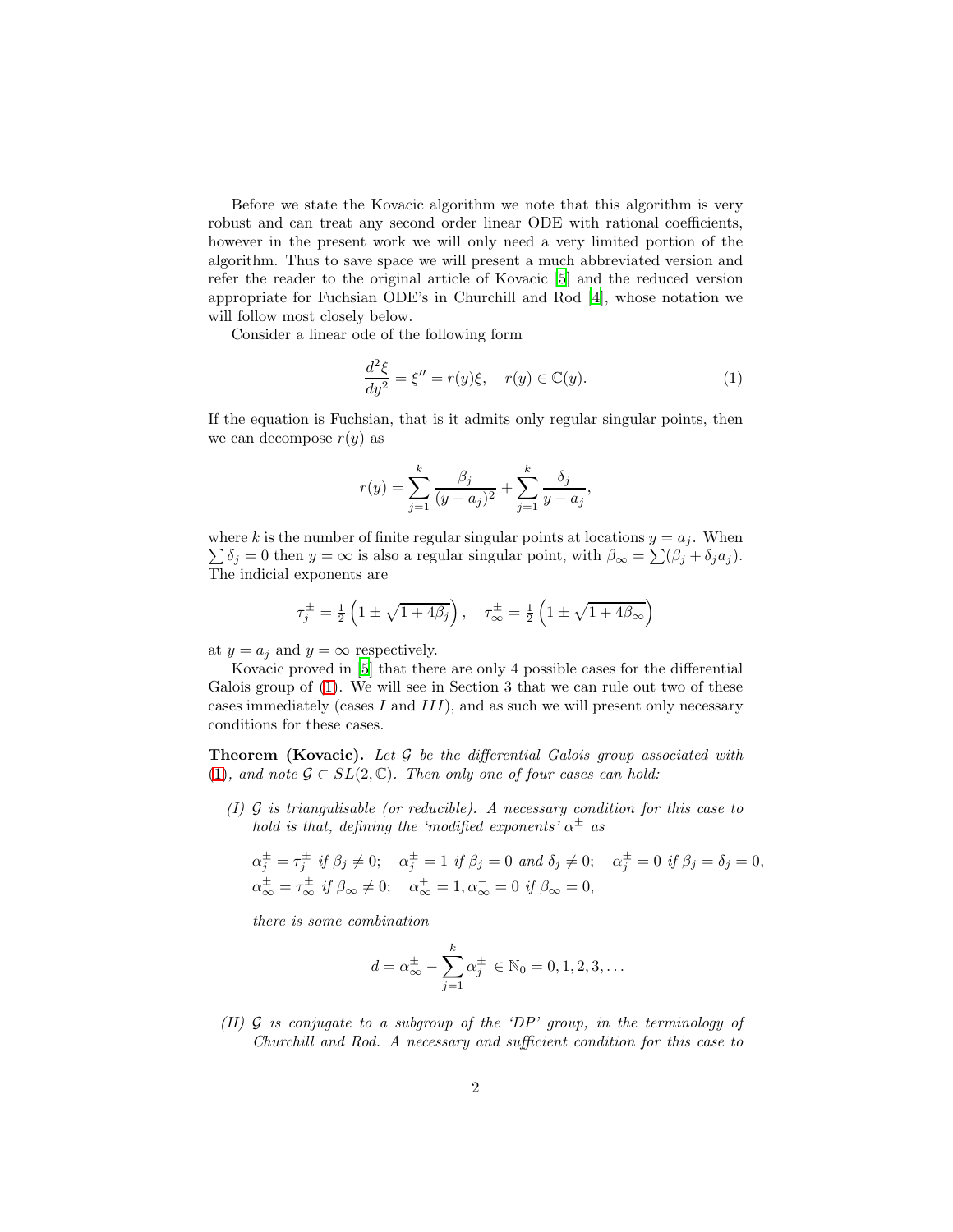hold is that, defining the following sets

$$
E_j = \{2 + e\sqrt{1 + 4\beta_j}, e = 0, \pm 2\} \cap \mathbb{Z} \text{ if } \beta_j \neq 0; E_j = \{4\} \text{ if } \beta_j = 0, \delta_j \neq 0; \quad E_j = \{0\} \text{ if } \beta_j = \delta_j = 0; E_{\infty} = \{2 + e\sqrt{1 + 4\beta_{\infty}}, e = 0, \pm 2\} \cap \mathbb{Z} \text{ if } \beta_{\infty} \neq 0; E_{\infty} = \{0, 2, 4\} \text{ if } \beta_{\infty} = 0,
$$
\n(2)

there is some combination of  $e_j \in E_j$  and  $e_\infty \in E_\infty$ , not all even integers, so that

<span id="page-2-2"></span><span id="page-2-1"></span>
$$
d = \frac{1}{2} \left( e_{\infty} - \sum_{j=1}^{k} e_j \right) \in \mathbb{N}_0
$$

and there exists a monic polynomial  $P(y)$  of degree d which solves the following ODE:

$$
P''' + 3\theta P'' + (3\theta^2 + 3\theta' - 4r)P' + (\theta'' + 3\theta\theta' + \theta^3 - 4r\theta - 2r')P = 0, \quad \theta = \frac{1}{2}\sum_{j=1}^{k} \frac{e_j}{y - a_j}.
$$
\n(3)

- (III) G is finite. A necessary condition for this case to hold is that all indicial  $\epsilon$ *xponents*  $\tau_i^{\pm}$  $\tau_{\infty}^{\pm}$  and  $\tau_{\infty}^{\pm}$  are rational.
- (IV)  $G = SL(2, \mathbb{C})$ , whose identity component is not abelian and therefore [\(1\)](#page-1-0) is not solvable.

In the next section we will derive the NVE about a planar geodesic on the Monge patch with a plane of symmetry; in Section 3 we will prove, using the theorems presented in this Section, that the NVE is not solvable and therefore the geodesic flow is not Louiville integrable on the surface  $xyz = 1$ . In Section 4 we will consider some extensions and consequences of this result, and in Section 5 we finish with some conclusions.

We note that the approach followed in this paper has been used to prove the non-integrability of a number of problems in mechanics and celestial mechanics (see, for example, [\[10\]](#page-8-3), [\[11\]](#page-8-4), [\[3\]](#page-7-2), [\[14\]](#page-8-5), [\[1\]](#page-7-3), [\[12\]](#page-8-6), [\[8\]](#page-8-7), [\[2\]](#page-7-4), to name but a few), but with the exception of another work by the author [\[15\]](#page-8-8) this approach is novel in examining geodesic flow.

## 2. Derivation of the NVE

The key feature of the surface  $xyz = c$ , where w.l.o.g. we can set  $c = 1$ , which facilitates this analysis is that by a simple rearrangement and rotation of  $\pi/4$  about the z-axis we can write  $z = 1/(x^2 - y^2)$ , or more generally

<span id="page-2-0"></span>
$$
z = f(x, y), \quad f_{,x}(0, y) = 0.
$$
 (4)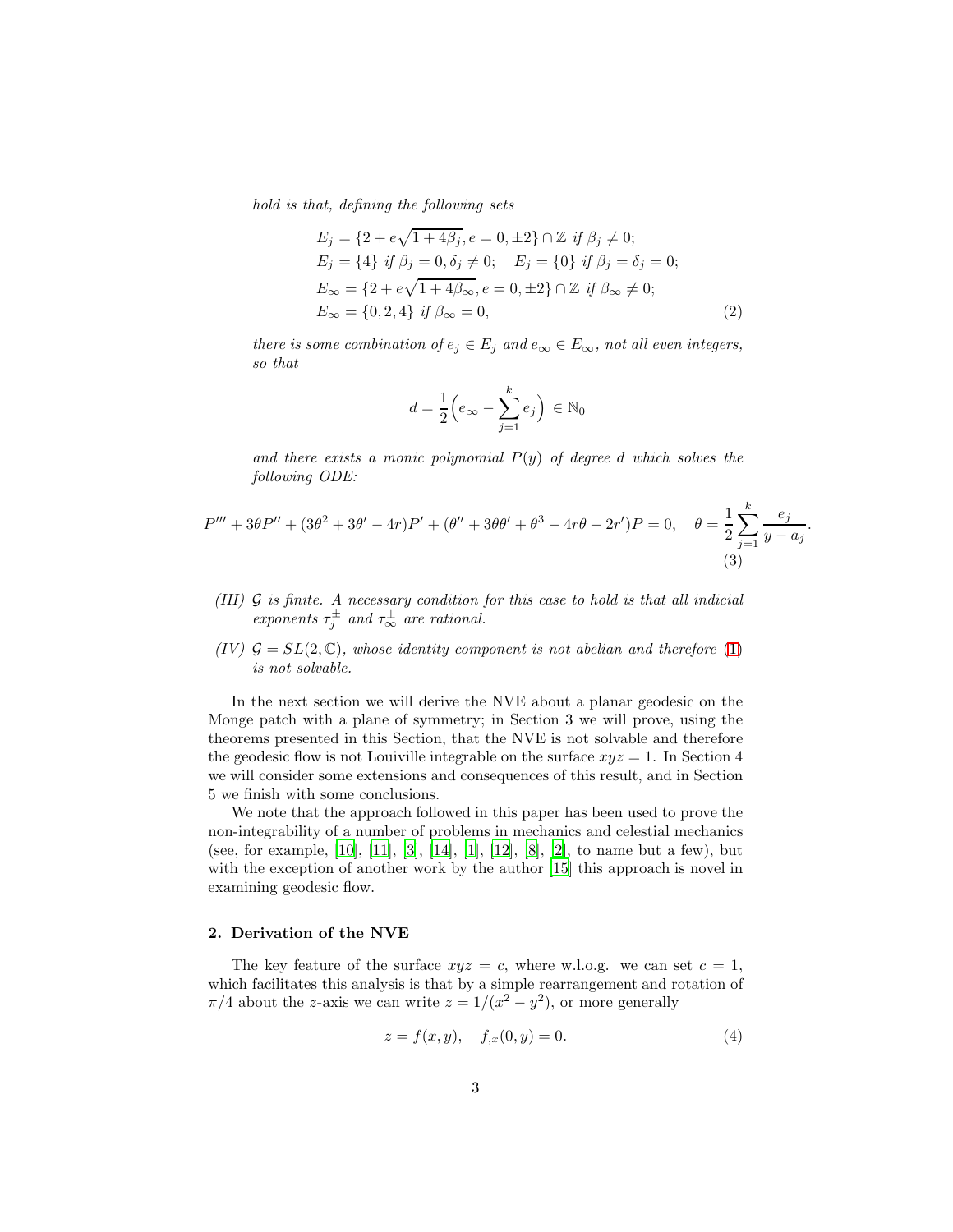This means the surface is a Monge patch (or graph) with a plane of symmetry (or invariant plane), the  $y-z$  plane. The surface is actually made up of 4 identical components, and to demonstrate the non-integrability of the geodesics of the surface we need only demonstrate this property on one component. We will restrict our attention to the quadrant

$$
\{x, y, z \in \mathbb{R}^3 : |x| > |y|, x > 0\}
$$

which immediately rules out any possible divergences in  $f$ .

To keep the approach of this section general and to facilitate the analysis of Section 4 we will derive the NVE on the Monge patch with a plane of symmetry as in  $(4)$ .

Lemma 1. The normal variational equation about the planar geodesic on the Monge patch [\(4\)](#page-2-0) is

$$
\ddot{\xi} + \mathcal{K}|_0 \xi = 0,
$$

where  $\mathcal{K}|_0$  is the Gauss curvature evaluated along the planar geodesic.

*Proof.* Using the standard parameterisation  $(x, y, f(x, y))$  and resulting line element we may calculate the Christoffel symbols and geodesic equations:

$$
\ddot{x}^{a} + \sum_{b,c} \Gamma^{a}_{bc} \dot{x}^{b} \dot{x}^{c} = 0, \quad x^{a} = (x, y)
$$

where a dot denotes differentiation w.r.t. arc-length s. The  $x = 0$  plane is invariant since  $\Gamma_{yy}^x = 0$  when  $f_{,x}(0, y) = 0$ , and thus there is a planar geodesic  $(0, \tilde{y}(s), f(0, \tilde{y}(s)))$  where  $\tilde{y}$  solves  $(1+f_{,y}(0, \tilde{y})^2)\dot{\tilde{y}}^2 = 1$ . Linearizing the geodesic equations about this planar geodesic the normal variational equation will simply be the variation in the  $x$ -direction, namely

$$
\ddot{\xi} + \left(\Gamma_{yy,x}^x \dot{\tilde{y}}^2\right)\Big|_0 \xi = \ddot{\xi} + \left(\frac{f_{,xx}f_{,yy}}{(1+f_{,y}^2)^2}\right)\Big|_0 \xi = \ddot{\xi} + \mathcal{K}|_0 \xi = 0.
$$

The problem with this equation is that the coefficient is a function of  $\tilde{y}(s)$ , which is defined implicitly as a solution of  $(1 + f_{y}^{2})\hat{y}^{2} = 1$ . Clearly  $\tilde{y}$  will also parameterise the planar geodesic and thus we make the change of independent variable to  $\tilde{y}$ , calculating derivatives such as (dropping the tildes)

$$
\frac{d}{ds} = \dot{y}\frac{d}{dy} = \frac{1}{\sqrt{1 + f_{,y}^2}} \frac{d}{dy}
$$

and so on, to arrive at the NVE (dropping the 0 subscript)

$$
\xi'' - \left(\frac{f_{,y}f_{,yy}}{1 + f_{,y}^2}\right)\xi' + \left(\frac{f_{,yy}f_{,xx}}{1 + f_{,y}^2}\right)\xi = 0.
$$
\n(5)

<span id="page-3-0"></span> $\Box$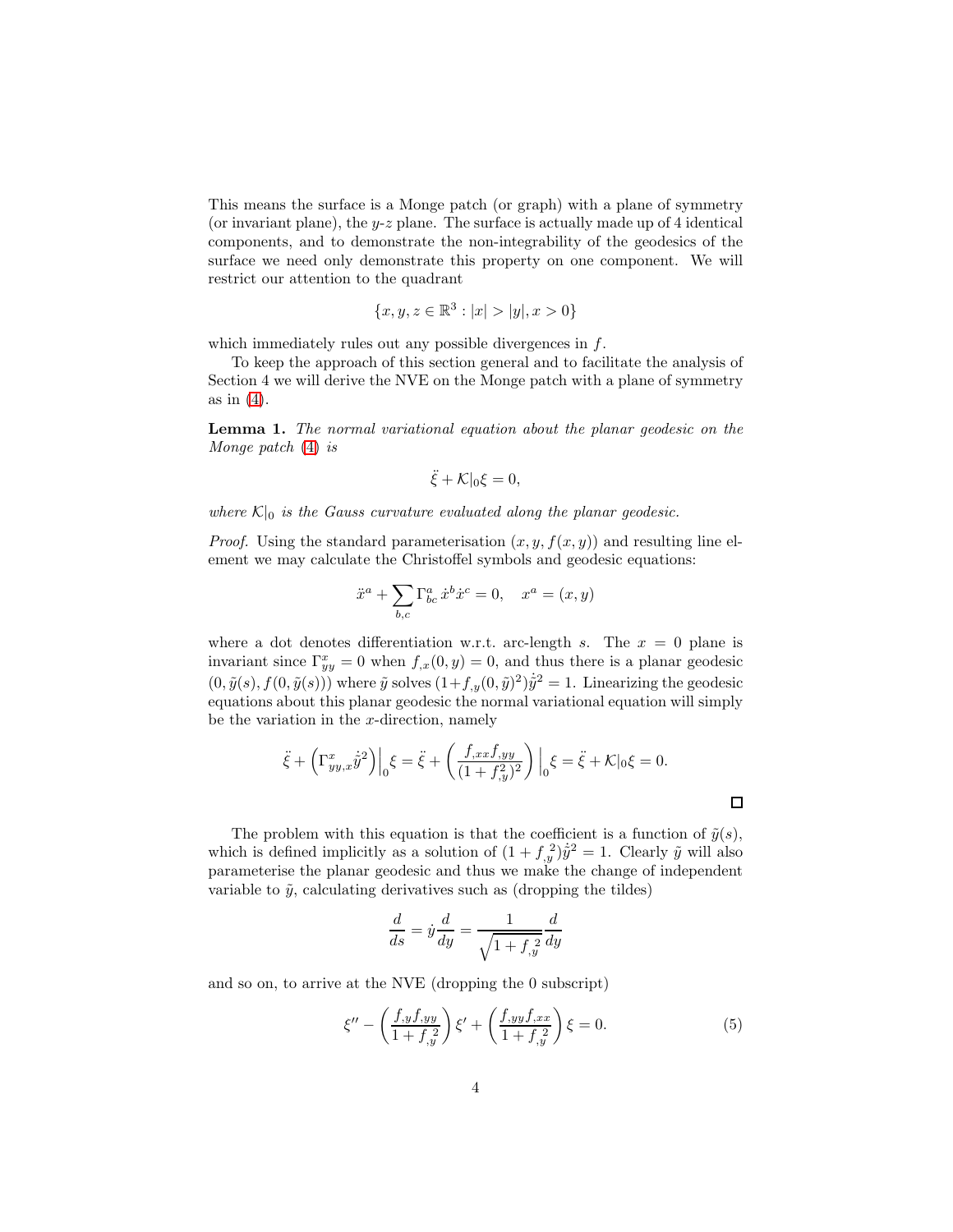If, for a given surface  $z = f(x, y)$  with  $f_{x}(0, y) = 0$ , this NVE is not solvable in the sense of differential Galois theory as described in Section 1, then the geodesic flow on that surface is not integrable. This is precisely what we will show in the next Section for the surface  $xyz = 1$ . Before we do however, we can make a comment about [\(5\)](#page-3-0):

Notice that the equation is of the form  $\xi'' - f_{,y}Q(y)\xi' + f_{,xx}Q(y)\xi = 0$ . If  $f_{,xx}/f_{,y} = 1/y$ , then [\(5\)](#page-3-0) would have the simple solution  $\xi_1 = c_1y$  from which we could construct a second solution via integrals and exponentiation of integrals of meromorphic functions. This leads us to consider solutions of the PDE

<span id="page-4-0"></span>
$$
yf_{,xx} - f_{,y} = 0 \tag{6}
$$

(where we evaluate the derivatives of f at  $x = 0$ ) as candidates for surfaces with integrable geodesic flow. Examples include well-known integrable surfaces such as  $f(x, y) = f(x^2 + y^2)$  and more interesting surfaces such as  $f =$  $\cos(\omega x)e^{-\omega^2 y^2/2}$ . But we should not divert too much attention to [\(6\)](#page-4-0): a surface which solves this equation need not have integrable geodesic flow, it merely passes this integrability test.

# 3. Non-integrability of the surface  $xyz = 1$

In the case of  $z = f(x, y) = (x^2 - y^2)^{-1}$ , the NVE takes the form

<span id="page-4-1"></span>
$$
\xi'' - \frac{18(2+3y^6)}{y^2(y^6+4)^2}\xi = 0,\t\t(7)
$$

where we have removed the  $\xi'$  term from [\(5\)](#page-3-0) via the standard transformation [\[5\]](#page-7-0), and we extend the independent variable to the complex domain. There are 8 regular singular points,  $a_i = \{0, \rho_1, \ldots, \rho_6\}$  and  $\infty$  where  $\rho_i$  denotes the 6 roots of  $y^6 + 4 = 0$  symmetrically distributed about the circle of radius  $\sqrt[6]{4}$ centred on the origin. We find the  $\beta$  coefficients are

$$
\beta_j = \left\{-\frac{9}{4}, \frac{5}{16}, \dots, \frac{5}{16}\right\}, \quad \beta_\infty = 0,
$$

and only  $\delta_{\infty} = 0$ . We can see immediately that  $\tau_0^{\pm} = \frac{1}{2} (1 \pm i \sqrt{8})$ , and therefore case III of the Kovacic algorithm can be ruled out (the finite case). What's more, none of the other  $\tau_i^{\pm}$  $j^{\pm}$  are complex so case I of the algorithm can also be ruled out (the triangulisable case).

Case  $II$  is more problematic. The sets described in  $(2)$  are

$$
E_0 = \{2\},
$$
  $E_{1...6} = \{2, 5, -1\},$   $E_{\infty} = \{0, 2, 4\}.$ 

There are 21 combination of the elements of these sets leading to each of  $d = 0$ and  $d = 1$ , and 1 leading to each of  $d = 2, 3, 4$  (for example,  $d = \frac{1}{2}(4 - (2 1-1-1-1-1-1$ ) = 4). For each of these combinations we must attempt to construct a monic polynomial of order  $d$  that satisfies  $(3)$ . This can be done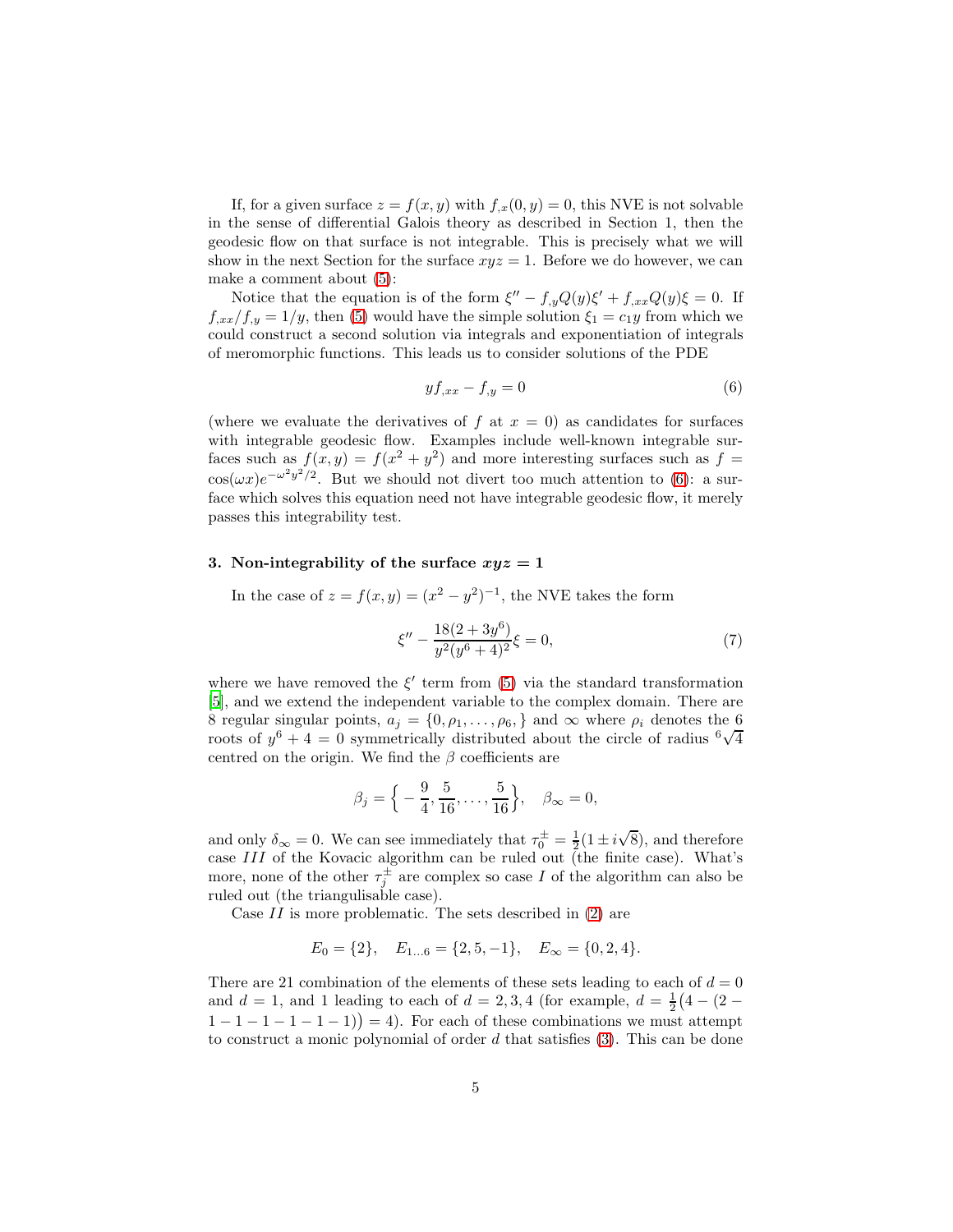using a computer algebra system such as Mathematica; the calculations are tedious rather than difficult. By checking each combination we can see that there is no polynomial  $P$  satisfying  $(3)$ . We can now state the main result of this paper:

**Theorem 1.** The geodesic flow on the surface  $xyz = 1$  is not integrable in the sense of Louiville with meromorphic first integrals.

Proof. The differential Galois group of the normal variational equation [\(7\)](#page-4-1) does not fall into case I, II or III of Kovacic's algorithm, as we have shown above. Therefore we must have  $\mathcal{G} = SL(2,\mathbb{C})$ , the identity component of which (also  $SL(2,\mathbb{C})$  is not abelian. By the Morales-Ramis theorem of Section 1 this means the geodesic equations are not Louiville integrable with meromorphic first inte- $\Box$ grals.

#### 4. Extensions and limitations

It seems natural to ask can we use the same techniques to examine other surfaces similarly defined. We will consider two generalisations,  $x^n y^n z^n = 1$ and  $x^n y^n z = 1$ .

# 4.1. Surfaces of the form  $x^n y^n z^n = 1$

While it might seem "obvious" that  $xyz = 1$  and  $(xyz)^n = 1$  are "the same", care needs to be taken. If  $n$  is an even integer then the surface will have twice as many components as when n is odd; for example the point  $(1, 1, -1)$  is on  $x^2y^2z^2 = 1$  but not on  $xyz = 1$ . To show they are isometric would require the calculation of the first fundamental form, which is not well-defined for algebraic surfaces, i.e. surfaces defined implicitly by  $F(x, y, z) = c$ . We can calculate the Gauss curvature using the following expression [\[13](#page-8-9)] (here  $\nabla F$  and  $H(F)$  are the gradient and Hessian of  $F$  respectively, and the norms are w.r.t. the ambient Euclidean space)

$$
K = -\frac{\begin{array}{c|c} H(F) & \nabla F \\ \nabla F^T & 0 \end{array}}{\nabla F|^4}
$$

which we find to be independent of the value of  $n$ , but having the same Gauss curvature at identified points is a necessary but not sufficient condition for isometry. Instead, we can generate the geodesic equations themselves on the algebraic surfaces in question, and prove the following theorem.

**Theorem 2.** The geodesic flow on the algebraic surface  $x^n y^n z^n = 1$  with  $n \in \mathbb{R}$ is not Louiville integrable with meromorphic first integrals.

*Proof.* The geodesic equations on the algebraic surface  $F(r) = c$  where  $r =$  $(x, y, z)$  are given by [\[6\]](#page-8-0)

$$
\ddot{\boldsymbol{r}}=\lambda\nabla F,\quad \lambda=-\frac{\left(H(F)\dot{\boldsymbol{r}}\right).\dot{\boldsymbol{r}}}{|\nabla F|^2}.
$$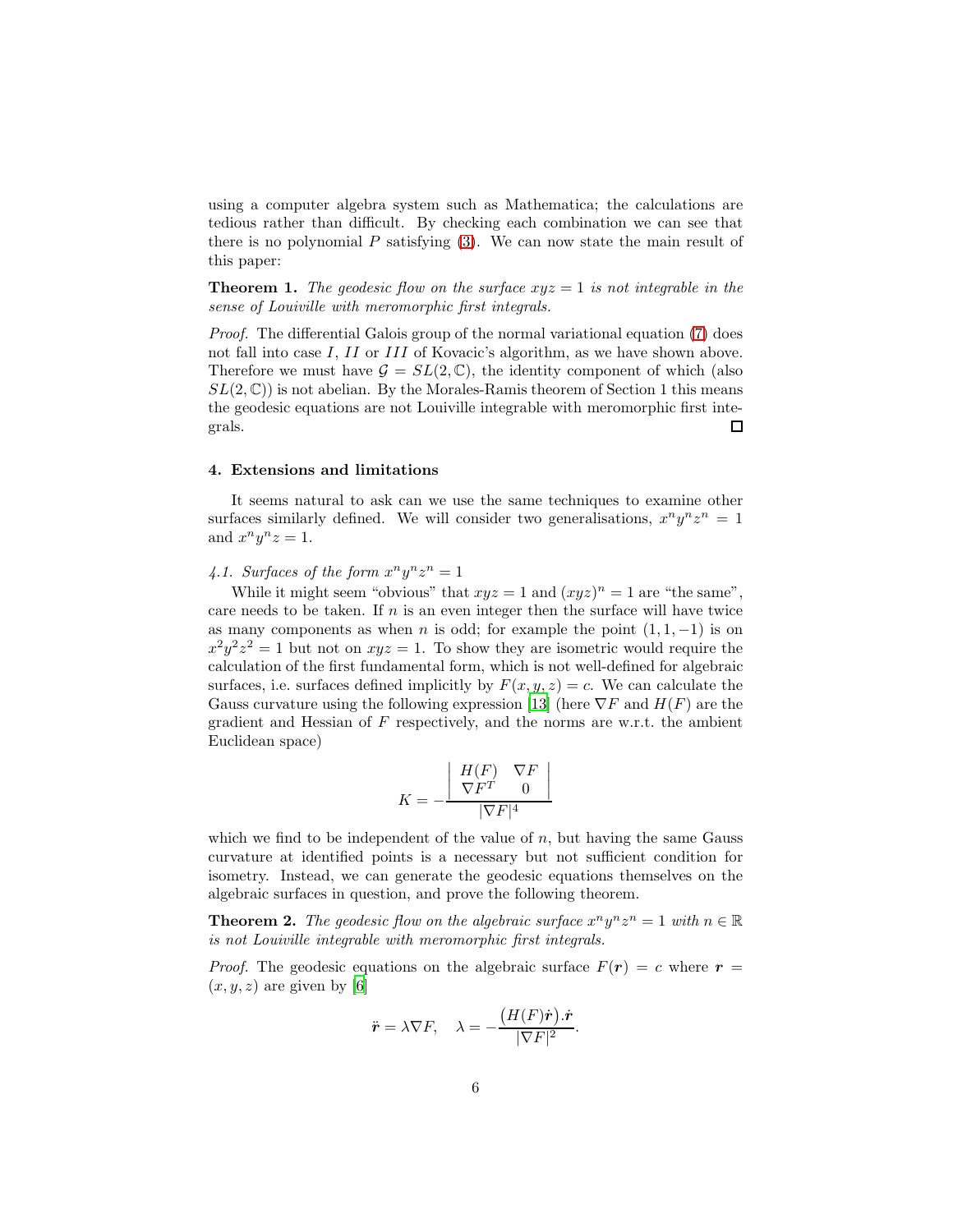Taking  $F = x^n y^n z^n$  we find the geodesic equations are independent of n, i.e. the geodesic equations are the same for all values of  $n$  (we need to make use of the fact that  $F = \nabla F \cdot \dot{\mathbf{r}} = 0$ . We have shown the geodesic equations are not Louiville integrable when  $n = 1$  in the previous Section, and therefore they are not integrable for  $n \in \mathbb{R}$ . □

# 4.2. Surfaces of the form  $x^n y^n z = 1$

It might be hoped that we could generalize the surface considered in Section 3 to Monge patches of the form

<span id="page-6-0"></span>
$$
z = \frac{1}{(x^2 - y^2)^n}, \quad n \in \mathbb{N}.
$$
 (8)

Unfortunately the techniques described in this paper do not allow for a uniform treatment, for the following reason.

Using the methods of Section 2 the NVE of the planar geodesic of [\(8\)](#page-6-0) is

$$
\xi'' + \frac{2n^2(2n+1)(4n^3 - 10n^2 - y^{4n+2}(4n+5))}{y^2(4n^2 + y^{4n+2})^2}\xi = 0.
$$

As before, there are regular singular points at  $0, \infty$  and the  $4n + 2$  roots of  $4n^2 + y^{4n+2} = 0$  which are distinct and symmetrically distributed along a circle centred on the origin of the complex plane. The  $\beta$  coefficients are

$$
\beta_j = \left\{ \frac{(1+2n)(2n-5)}{4}, \frac{5}{16}, \dots, \frac{5}{16} \right\}, \quad \beta_{\infty} = 0,
$$

where  $\frac{5}{16}$  appears  $4n + 2$  times. We note that

$$
\sqrt{1+4\beta_0}=2\sqrt{n^2-2n-1}\ \notin \mathbb{Q}\ \forall\ n\in \mathbb{N}.
$$

To show this we note that  $\sqrt{1+4\beta_0} \in \mathbb{Q} \Rightarrow n^2 - 2n - 1 = m^2$  for some  $m \in \mathbb{N}$ . Since  $n > m \Rightarrow m = n - \eta$  for  $\eta \in \mathbb{N}$  which leads to a quadratic in  $\eta$  whose roots are  $(2n+\frac{1}{2},-\frac{1}{2}) \notin \mathbb{N}$ . Therefore we can rule out cases I and III of the Kovacic algorithm as in Section 3.

However, in analysing case  $II$ , the  $E_j$  sets as in [\(2\)](#page-2-1) are

$$
E_0 = \{2\}, \quad E_{1...(4n+2)} = \{2, 5, -1\}, \quad E_{\infty} = \{0, 2, 4\}
$$

and as such there will be a combination leading to  $d = \frac{1}{2}(4 - (2 - (4n + 2)))$  $2n + 2$  and all values below. Thus we can at best look at individual values of n, for example:

**Theorem 3.** The geodesic flow on the surface  $x^2y^2z = 1$  in not Louiville integrable with meromorphic first integrals.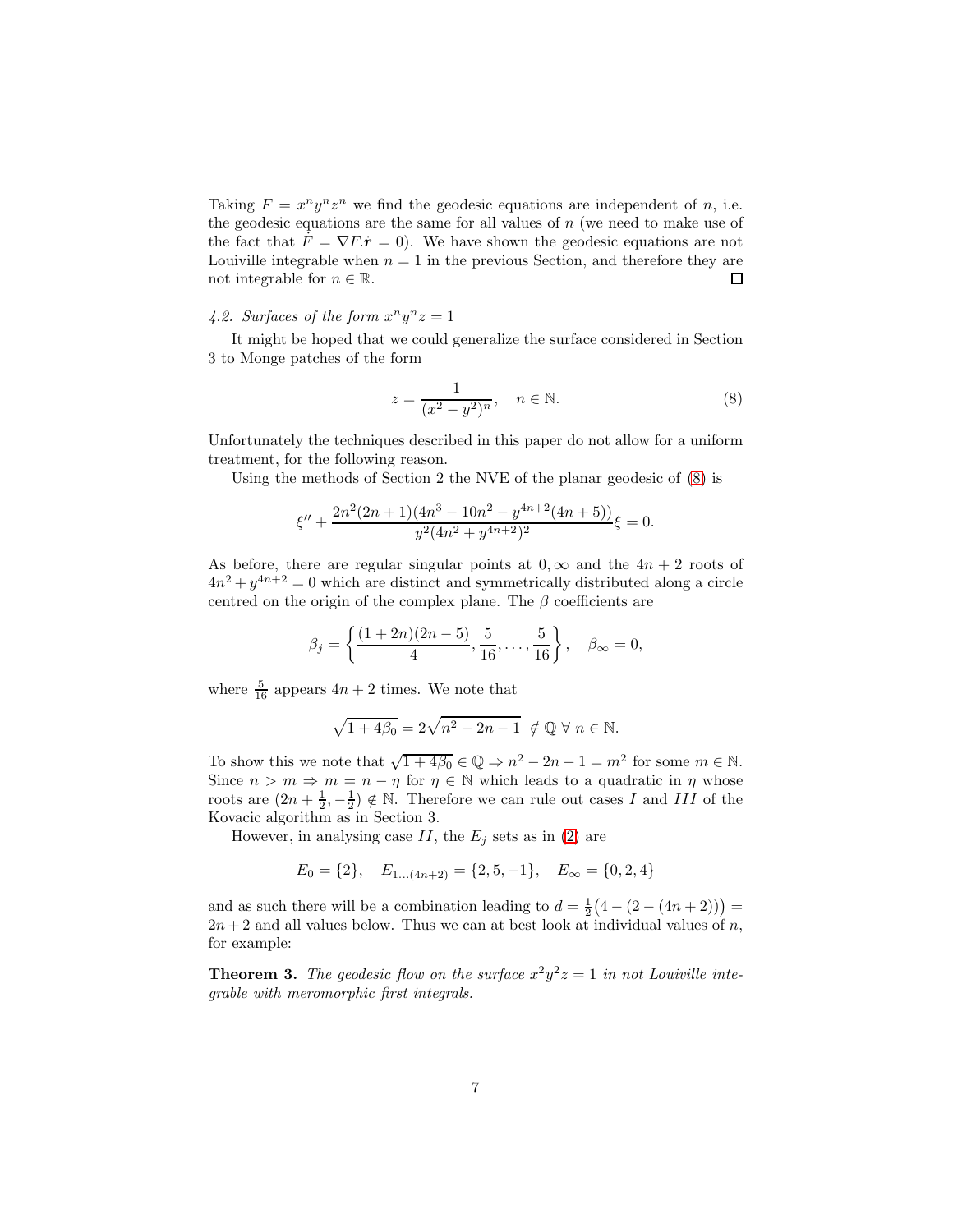*Proof.* There are 615 combinations of the indicial exponents leading to  $d = 0$ ; 55 leading to  $d = 1, 2, 3$  and 1 leading to  $d = 4, 5, 6$ . Each of these need to be check as described in Section 3. Again, the procedure is tedious rather than difficult. As there are no combinations for which the necessary  $P$  exists, we can rule out case II of Kovacic's algorithm. Thus the identity component of the differential Galois group of the normal variational equation is not abelian, and therefore the geodesic flow on the surface  $z = 1/(x^2 - y^2)^2$  is not integrable.

As the number of cases which need to be checked increases rapidly for increasing  $n$ , the methods described in this paper are not appropriate for testing the integrability of surfaces of the form  $x^n y^n z = 1$ . Having said that, since the  $n = 1$  and  $n = 2$  cases are not integrable, we would conjecture that all surfaces of this form with  $n \in \mathbb{N}$  are also non-integrable.

#### 5. Conclusions

Using Morales-Ramis theory and Kovacic's algorithm we are able to rigorously prove the (meromorphic, Louiville) non-integrability of the geodesic flow on certain algebraic surfaces. This approach is very geometrical in flavour, as opposed to the topological approach followed by Kozlov [\[7\]](#page-8-1); nonetheless it is robust enough to deal with free parameters and perturbations as another paper by the author has shown [\[15](#page-8-8)]. The analysis was facilitated by two features of the surfaces considered: Monge patches allow a simple intrinsic coordinate system/parameterization to be defined, and a plane of symmetry leads to a planar geodesic along which the variational equations decouple easily. It would be of interest to consider other surfaces where these properties do not hold.

#### 6. Bibliography

## References

- <span id="page-7-3"></span>[1] P. Acosta-Humánez, M. Álvarez Ramírez, and J. Delgado. Nonintegrability of some few body problems in two degrees of freedom. Qualitative theory of dynamical systems, 8(2):209–239, 2009.
- <span id="page-7-4"></span>[2] B. Bardin, A. Maciejewski, and M. Przybylska. Integrability of generalized Jacobi problem. Regular and chaotic dynamics, 10(4):437–461, 2005.
- <span id="page-7-2"></span>[3] D. Boucher and J. Weil. Application of the Morales-Ramis theorem to test the non-complete integrability of the planar three-body problem. From combinatorics to dynamical systems, Journées de Calcul Formel, edited by F. Fauvet and C. Mitschi, 2002.
- <span id="page-7-1"></span>[4] R. Churchill and D. Rod. On the determination of Ziglin monodromy groups. SIAM J. on Mathematical Analysis, 22(6):1790–1802, 1991.
- <span id="page-7-0"></span>[5] J. Kovacic. An algorithm for solving second order linear homogeneous differential equations. J. ymbolic computation, (2):3–43, 1986.